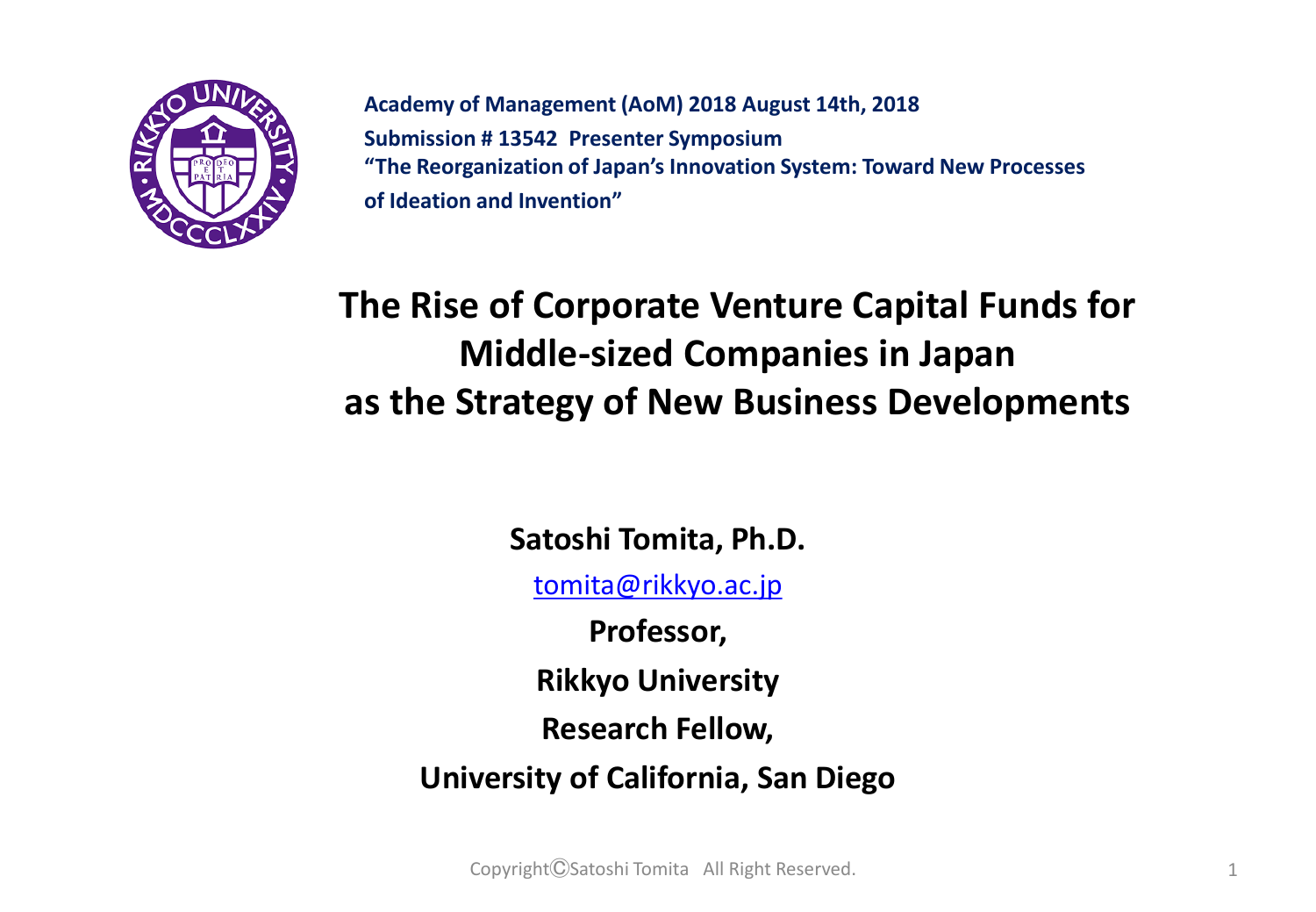# Introduction

- Presently Japanese companies need to develop higher profitable new business consecutively.
- Already CVC activities are common for Japanese large companies. Japanese large companies recognize the limitation of closed innovation and have established their CVCs to promote their open innovation strategy.
- Recently, not only large companies (huge amounts of sales revenue on the listed companies in the first section of TSE), but also middle sized companies (definition shown later) have started to establish their CVCs.
- This research will consider the cases of CVCs for Japanese middle sized companies as a new era in the history of Japanese CVCs
- I tried to confirm this phenomenon is consistent with general theories and prior literature.

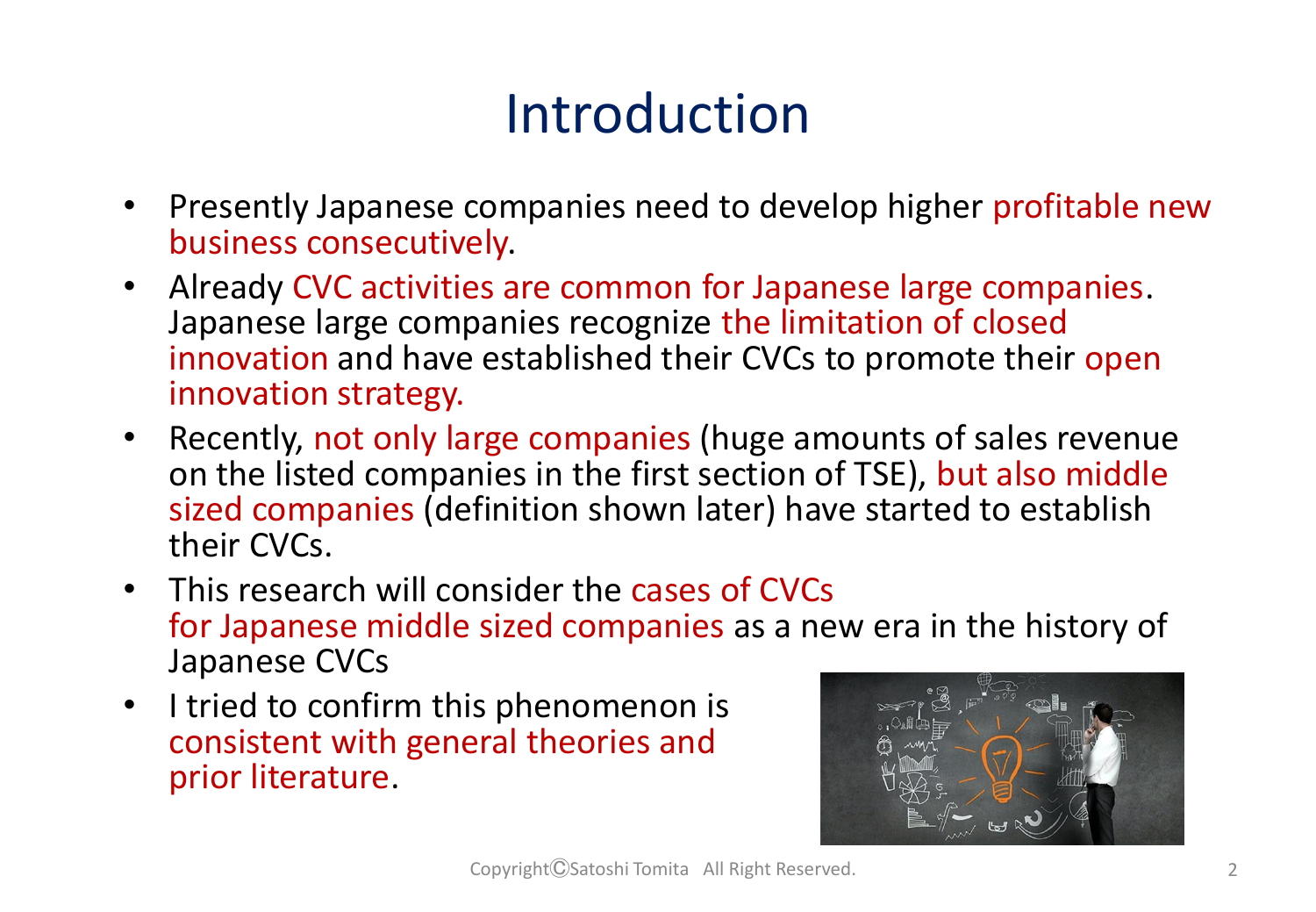# What's Corporate Venture Capital?

- A CVC is a tool for new business developments and promoting open innovation strategies as a form of an investment fund.
- Chesbrough (2002) defines a CVC as a direct investment from a company to an external venture business.
- CVCs seek not only financial returns, but also strategic return (synergy and collaboration) between limited partners and invested companies.
- Sometimes CVCs faced the balancing problem of both returns and have to pay extra premium for getting strategic return.
- Three major tools of "Open Innovation": M&A  $\Leftrightarrow$  CVC  $\Leftrightarrow$  Alliance Dushnitsky (2011)

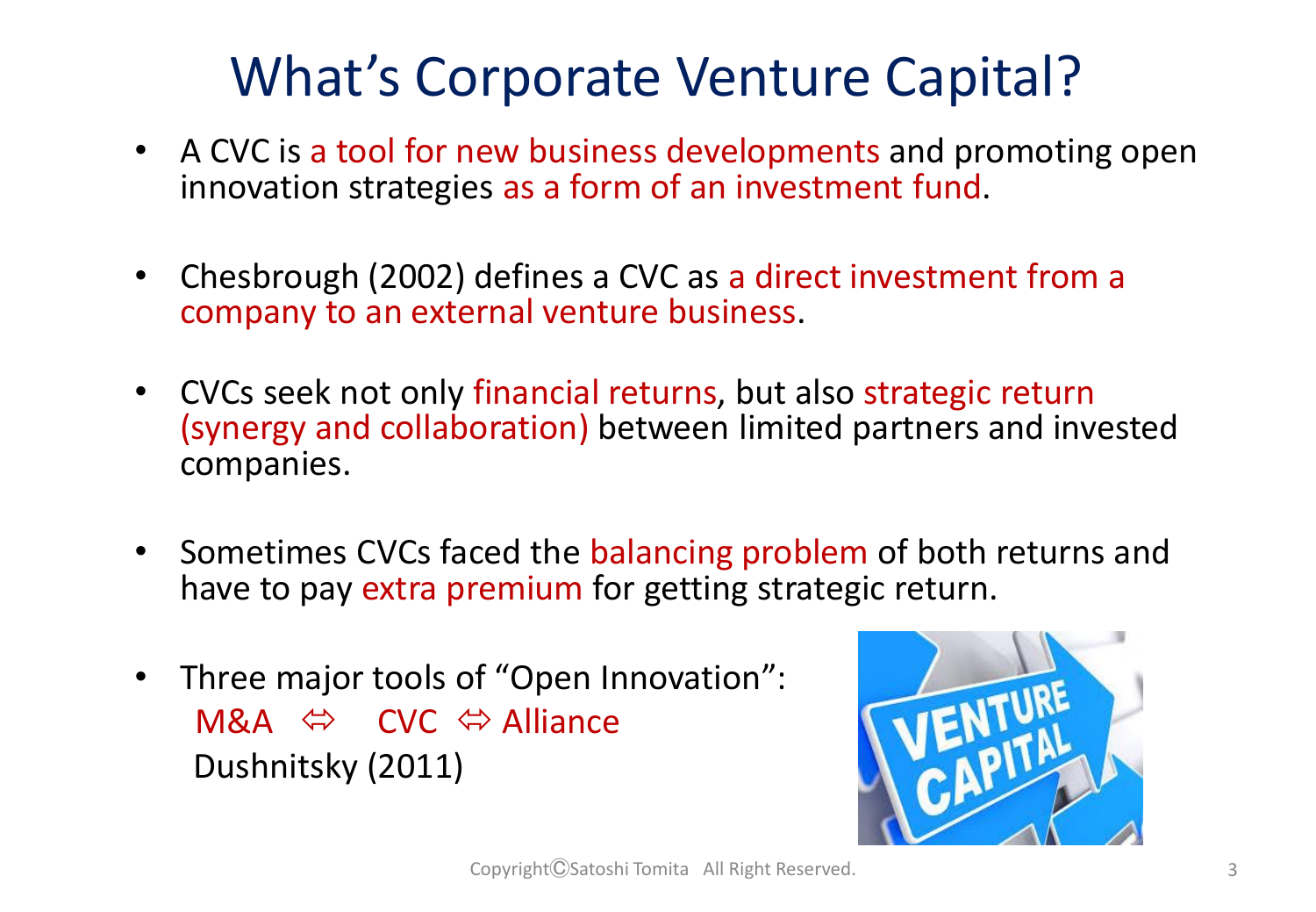# Three Types of CVC Operations as Defined by Chesbrough

Chesbrough (2002)

There are three types of CVC formations in venture business:

- 1. Investment in VC funds
- 2. Entrustment of CVC operations to VC firms
- 3. CVC operations by its own balance sheet

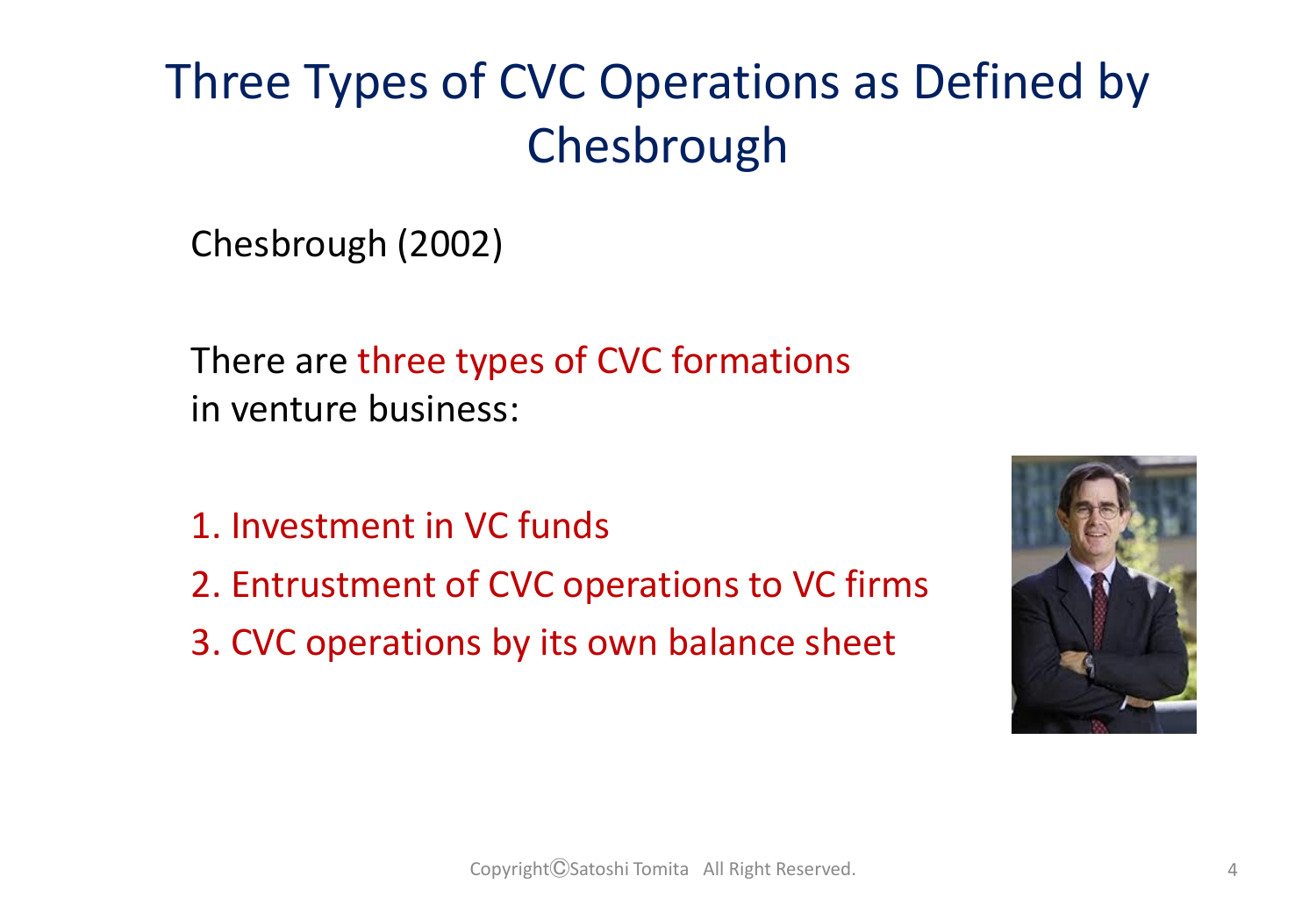# My Definition of a Middle Sized Company

- Many definitions about small-mid sized companies are in research papers or white papers
- No clear definition of middle sized companies.



As a consequence, I define

a middle sized company by 5 points below.

- 1. Sales revenue: Over \$100M but less than \$2B
- 2. Amount of Capital: Over \$10M USD but less than \$500M
- 3. Number of employees: Over 200 but less than 2000
- 4. IPO: Can be either listed or non-listed in Stock Markets
- 5. Founding family: Founding family still exists in management or as shareholders or not, either is acceptable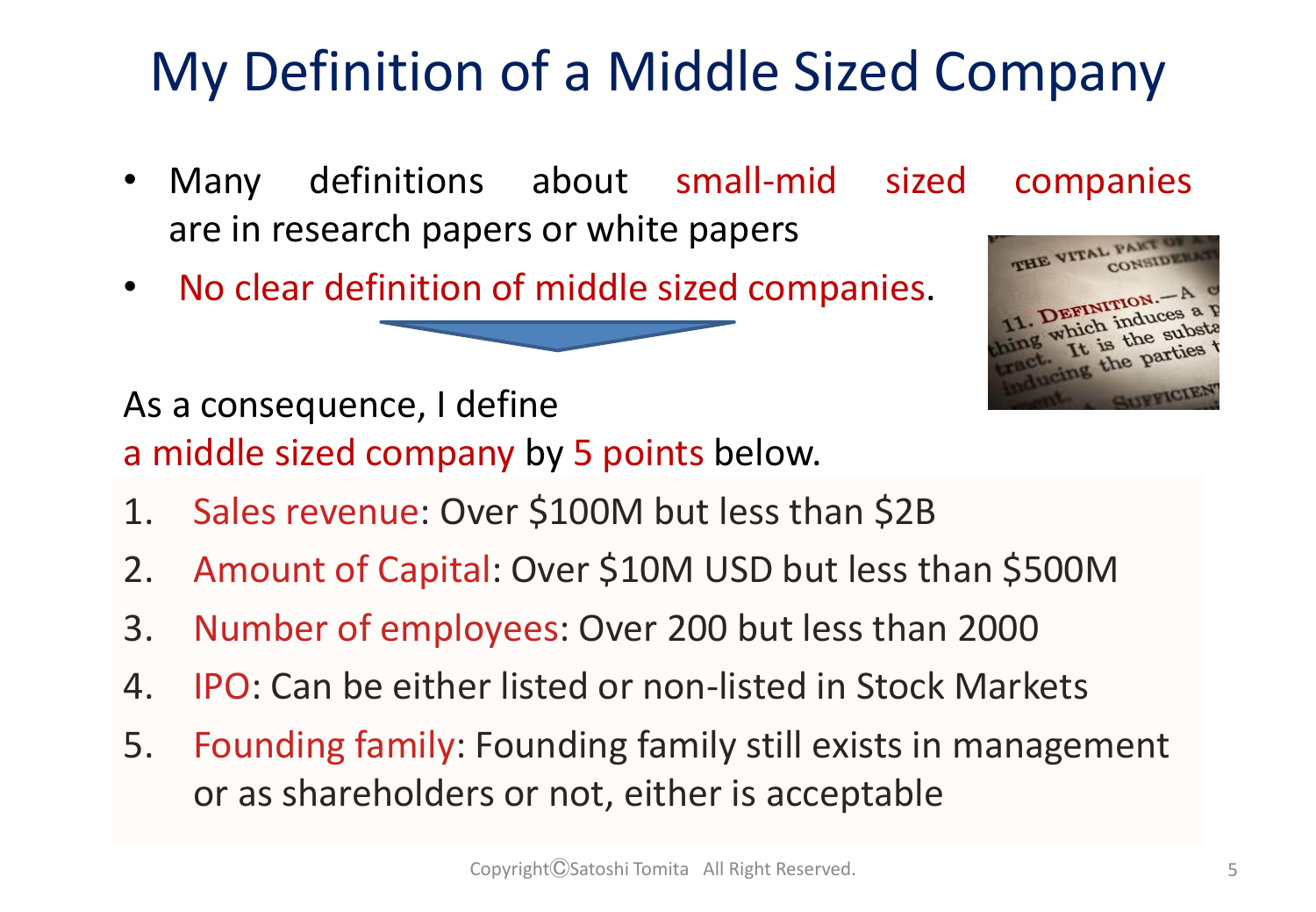#### Two Cases of CVCs Established by a Middle-Sized Company

|                               | Case 1                                                                                                                    |                     | Case 2                                                                       |             |
|-------------------------------|---------------------------------------------------------------------------------------------------------------------------|---------------------|------------------------------------------------------------------------------|-------------|
| <b>Trade Name</b>             | <b>Toyo Kanetsu KK</b>                                                                                                    |                     | TOYOSHIMA & CO., LTD.                                                        |             |
| Established                   | 1941                                                                                                                      |                     | 1841 (Incorporated 1918)                                                     |             |
| <b>Headquarters</b>           | Tokyo, Japan                                                                                                              |                     | Nagoya, Japan                                                                |             |
| Capital                       | 1.85 Billion USD                                                                                                          | @ TOYO KANETSU K.K. | 30 Million USD                                                               |             |
| <b>Sales Revenue</b>          | <b>417 Million USD</b>                                                                                                    |                     | 1.8 Billion USD                                                              |             |
| <b>Ordinary Income</b>        | 26 Million USD                                                                                                            |                     | 72 Million USD                                                               |             |
| <b>Number of Employees</b>    | 899 Consolidated (225 Individual)                                                                                         |                     | 526                                                                          | A TOYOSHIMA |
| <b>Listed Exchange</b>        | <b>Tokyo Stock Exchange (First Section)</b>                                                                               |                     | Non-Listed                                                                   |             |
| <b>Main Business</b>          | Manufacturing of large Tanks, Logistics<br>Systems (Toyo Kanetsu Solutions as a<br>100% subsidiary)                       |                     | Textile trading, apparel business<br>and large-scale electronic<br>equipment |             |
| <b>Type of CVC Activities</b> | Entrust management of CVC to a<br>venture capital firm outside of the<br>company (a special fund for the<br>company only) |                     | Self-management of the CVC<br>inside the group                               |             |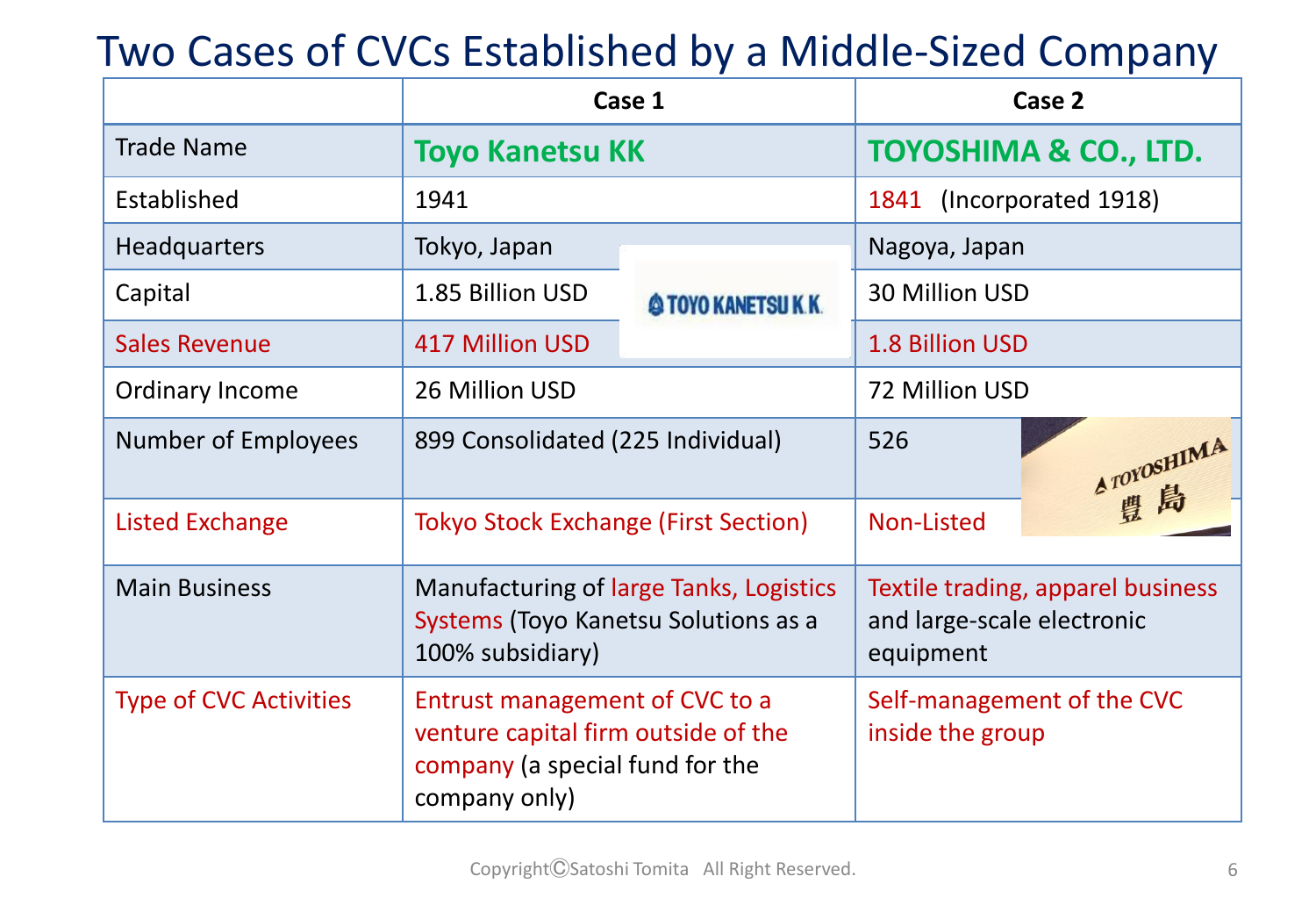### Management Concerns Faced by Toyo Kanetsu

1. The volatility of the business environment and profitability in the two existing businesses is very large.



2. The change of technological innovation in the logistics system business is rapid. If the technical standards change, the power relationship in the industry changes dynamically (necessity of constant catching-up).

3. Because of no debt by the actual meaning, holding a larger amount of cash the amount of bank loans, therefore, ROE and PBR are low. Cash Rich

4. Lack of human resources (especially planning, development, marketing, etc.) inside the company.



5. Each division is overloaded by the immediate response to customer's needs and it is difficult to develop new business for the future.

=>**These concerns led Toyo Kanetsu to establish their CVC!**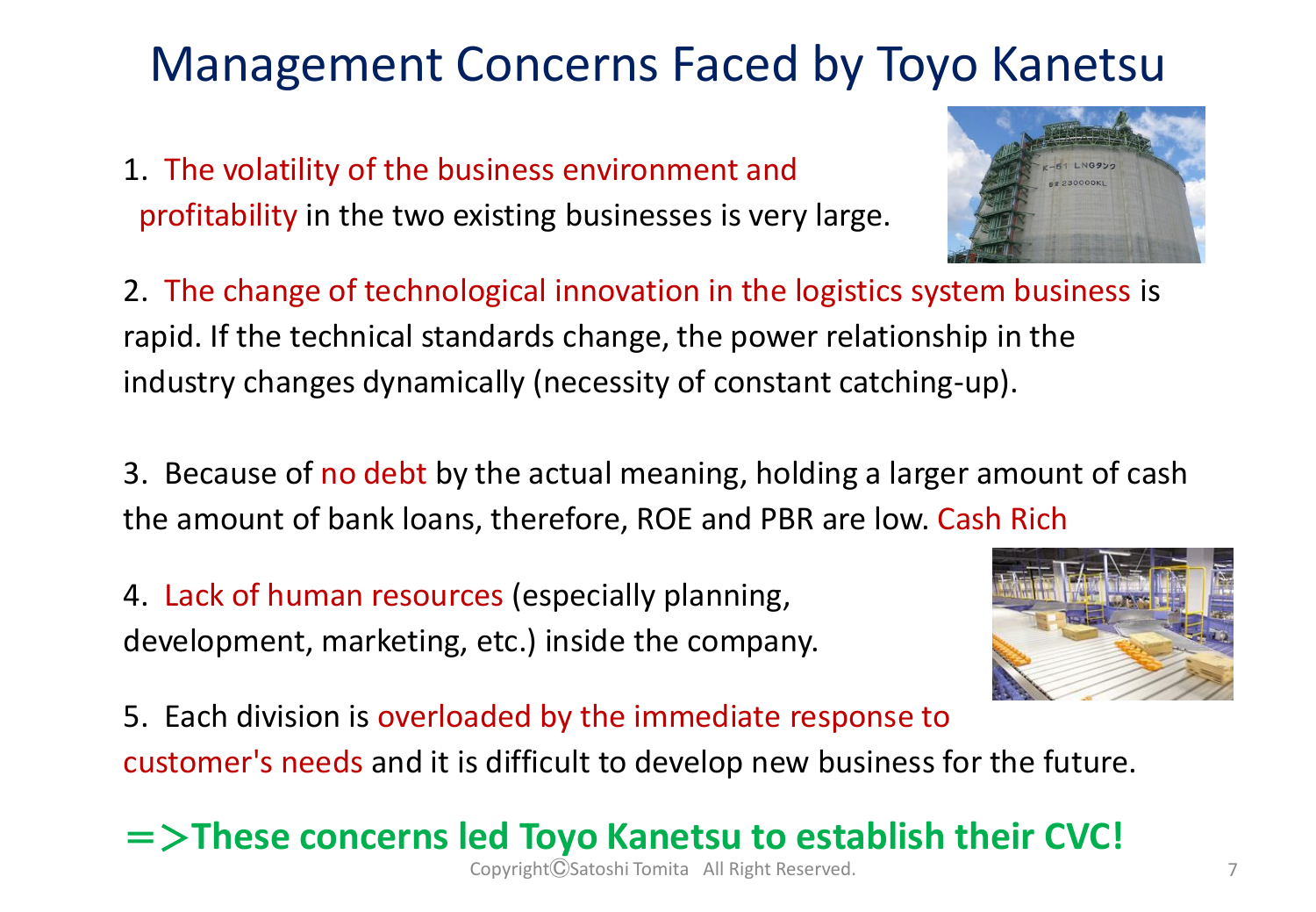# Innovator's Dilemma and Open Innovation Strategy for Toyo Kanetsu

To indicate some of the problems

in developing new business for Toyo Kanetsu, there are the following list:

- No existence of R&D Center
- Passive stance of human resources
- The limitation of closed innovation
- Too strong a concentration to their existing business domain



- → Innovator's Dilemma Christensen (2001)
- $\rightarrow$  The Necessity of Open Innovation Strategy Chesbrough (2003)
- =>Therefore**, they established a CVC!!**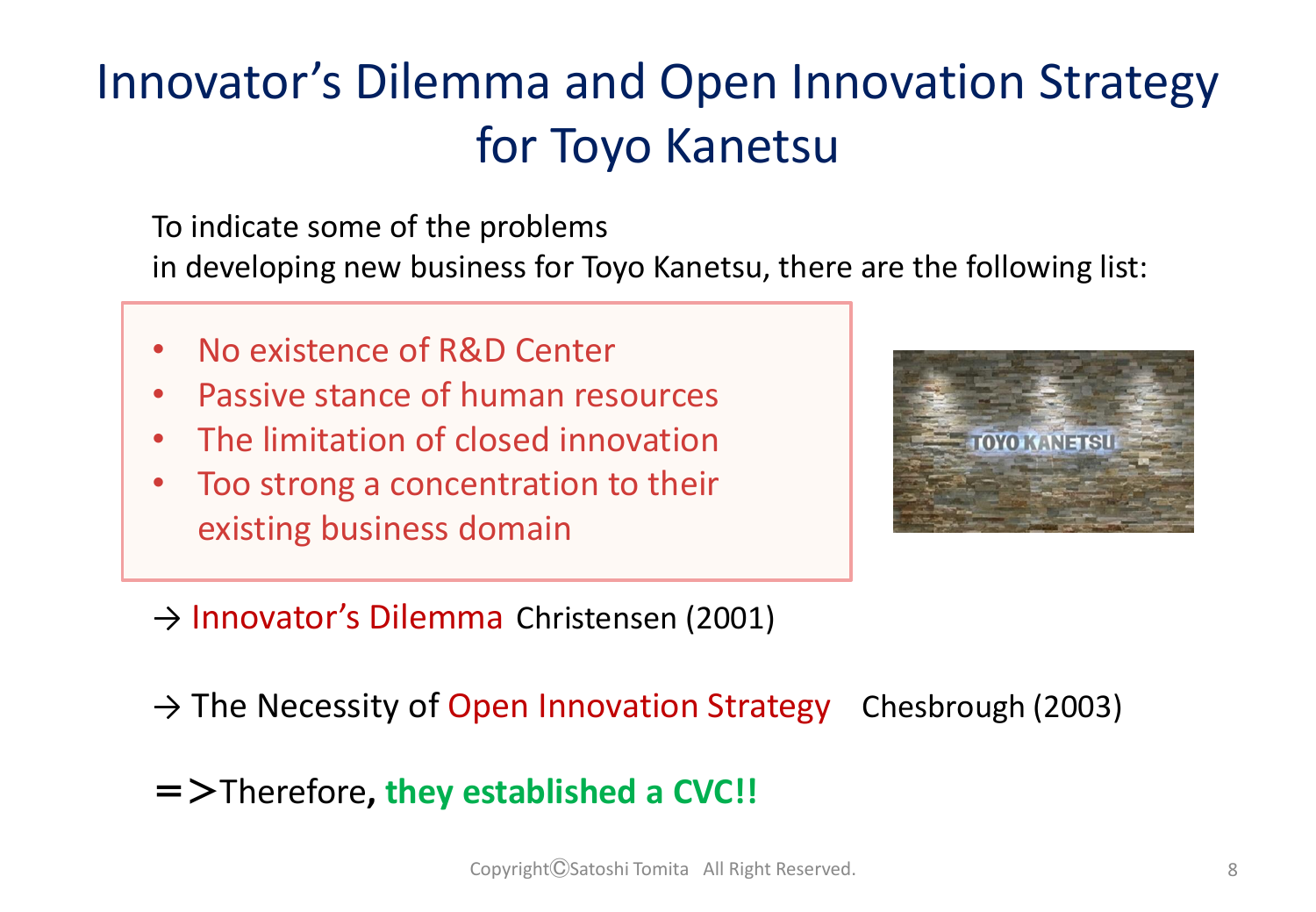# Difficulties of CVCs Established by Middle Sized Companies

In comparison with CVCs established by large companies:

1. Fund size for middle sized companies is relatively smaller => Less power / less brand / less ability for big deals

Exploring the Future



O KANETSUX TC CONSULTING PARTNERSHIP

- 2. Number of business domains of middle sized companies is smaller than ones of large companies. => the possibility of matching by CVC investments must be low.
- 3. Sales revenue and earnings of middle sized companies are relatively smaller, so the buffer for investment is also smaller. =>It will be very difficult to execute "exploration", and it will most likely execute "exploitation" for chasing short term profit.(Competency Trap)
- =>Actually, CVCs established by middle sized companies have some weak points against ones established by large companies.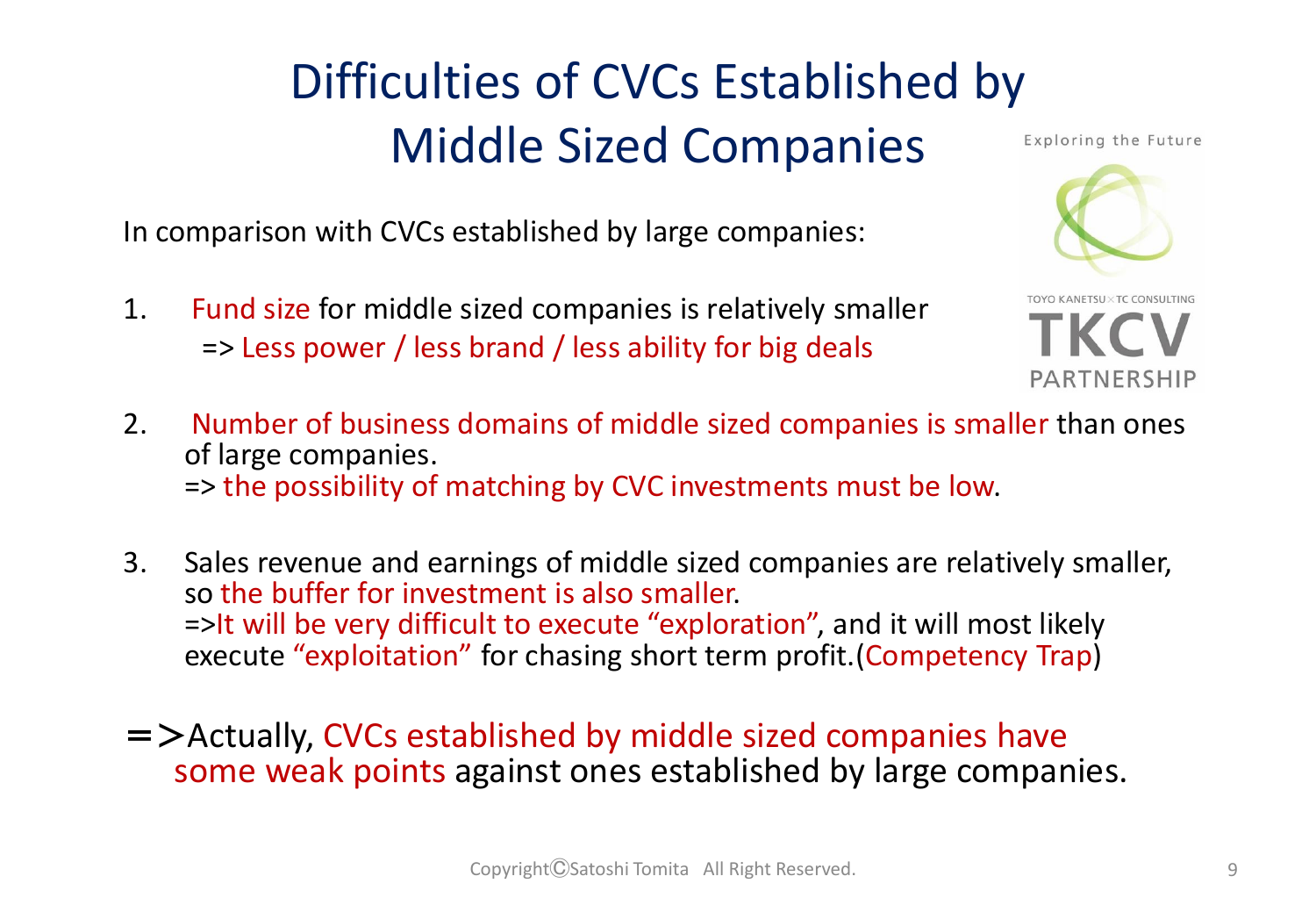## **Conclusions**

1. CVC activities by Japanese middle sized companies are consistent with well known theories like open innovation and Innovator's Dilemma, and so on.

(I have not found the difference between the contents shown in previous CVC research and the actual situation of CVCs of Japanese middle sized companies yet. That is a future work.)

- 2. This phenomenon that Japanese middle sized companies trend to establish their CVCs is following up to large companies, but it is one epoch and a new era in the history of Japanese CVCs.
- 3. From the view of simulating the Japanese economy, the capital flows from the middle sized companies with large amounts of retained earnings(Cashrich) is very effective.